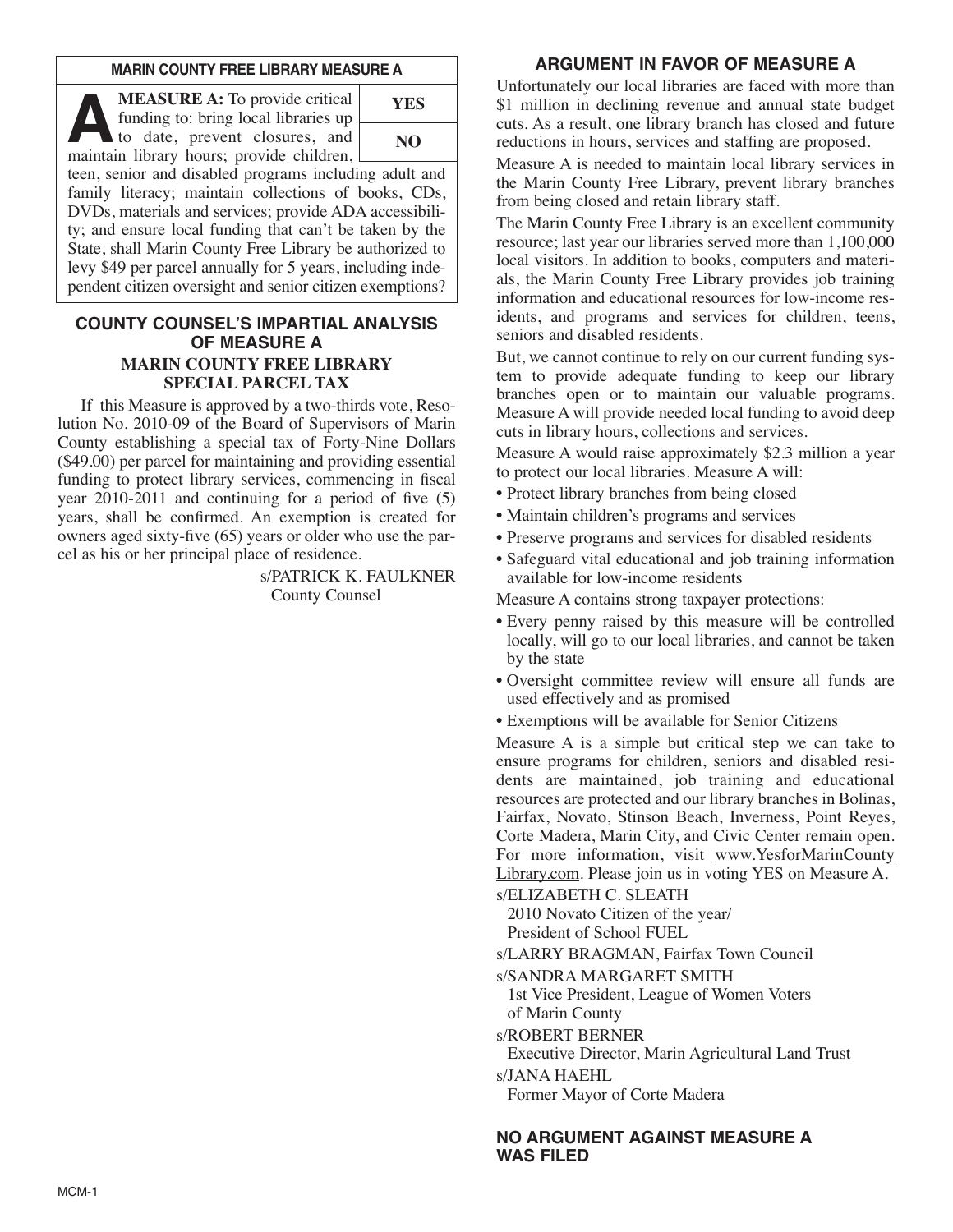## **FULL TEXT OF MEASURE A RESOLUTION NO. 2010-09 RESOLUTION OF THE BOARD OF SUPERVISORS OF THE MARIN COUNTY FREE LIBRARY CALLING FOR AN ELECTION TO IMPOSE A SPECIAL TAX UPON PARCELS LOCATED WITHIN THE COUNTY OF MARIN FOR THE PURPOSE OF PROVIDING ESSENTIAL FUNDING TO PROTECT AND MAINTAIN LIBRARY SERVICES**

**WHEREAS,** the Board of Supervisors determines that it is the best interest of property owners within the County Free Library to place a levy on parcels in the Marin County Library to provide critical funding for library services and facilities for the residents of the District and to fund said services through imposition of a special tax; and

**WHEREAS,** pursuant to California Education Code Section 19173; California Government Code Sections 29100, et seq. and 50075, et seq., Revenue and Taxation Code Section 2151, et seq., and in compliance with California Constitution Article XIIIC, the Board of Supervisors is hereby authorized to adopt this resolution to establish and impose (subject to voter approval) a special tax upon all taxable real property located within the Marin County Free Library; and

**WHEREAS,** the Board of Supervisors proposes to impose a special tax in the amounts specified below beginning fiscal year 2010-2011 and continuing through fiscal year 2014-2015; and

**WHEREAS,** the special tax continuing for a period of five (5) years, if approved by the electorate, will not exceed the spending limit pursuant to California Constitution Article XIIIB; and

**WHEREAS,** the Board of Supervisors conducted a public hearing on February 9, 2010.

**NOW, THEREFORE, BE IT FURTHER RE - SOLVED** that the special tax established by this Resolution shall be submitted to the registered voters within the Marin County Free Library in the primary Election on June 8, 2010. The question submitted to the voters shall read substantially as follows:

To provide critical funding to: bring local libraries up to date, prevent closures, and maintain library hours; provide children, teen, senior and disabled programs including adult and family literacy; maintain collections of books, CDs, DVDs, materials and services; provide ADA accessibility; and ensure local funding that can't be taken by the State, shall Marin County Free Library be authorized to levy \$49 per parcel annually for 5 years, including independent citizen oversight and senior citizen exemptions?

**BE IT FURTHER RESOLVED** that the special tax is for the specific purpose of bringing libraries up-to-date, preventing library closures, maintaining library hours, preserving educational and job-seeking resources for low-income residents and preventing staff lay-offs, maintaining collections of books, CDs, DVDs, materials and services; providing ADA accessibility; and ensuring local funding that can't be taken by the State.

**BE IT FURTHER RESOLVED** that the proceeds for the special tax be applied only to the specific purposes stated above.

**BE IT FURTHER RESOLVED** that should the electorate approve the special tax, a special account will be created into which the special tax proceeds will be deposited.

**BE IT FURTHER RESOLVED** that the chief fiscal officer is hereby directed to prepare an annual report pursuant to Government Code Section 50075.3.

**BE IT FURTHER RESOLVED** that the Marin County Board of Supervisors will appoint an independent citizen oversight committee to ensure that the funds are spent as described above.

**BE IT FURTHER RESOLVED** that a "parcel" shall be defined as any parcel of land, developed or undeveloped, wholly or partially located within the District, for which the County Assessor of Marin County has assigned an assessor's identification number, provided, however, that any such parcels which are contiguous, used solely for owner-occupied single family residential purposes and held under the identical ownership, may, upon approval of an application of the owners thereof to the Director of County Library Services or his/her designee, be treated as a single parcel for purposes for this special tax.

**BE IT FURTHER RESOLVED** that any owner age sixty-five (65) years and over of a parcel used solely for owner-occupied single family residential purposes may obtain an exemption from the special tax upon approval of an application of such owner submitted to the Director of County Library Services or his/her designee.

**BE IT FURTHER RESOLVED** that parcels which are classified by County Assessor Use Codes 15 and 60-90 are exempt from this special tax.

**BE IT FURTHER RESOLVED** that pursuant to the provisions of Elections Code Section 1002, the Board of Supervisors of the Marin County Free Library authorizes and directs the Marin County Clerk/Registrar of Voters to render all services necessary for the conduct of the election. The costs of the ballot election shall be borne by the Marin County Free Library.

**BE IT RESOLVED** that the Marin County Tax Collector shall collect the special tax annually in the same manner and subject to the same penalties as County property taxes are collected. The County shall be entitled to deduct its reasonable costs incurred collecting the special tax before such tax is remitted to the Marin County Free Library.

**BE IT FURTHER RESOLVED** that the special tax shall be deemed established and shall be in effect beginning with the 2010-2011 fiscal year upon certification of the election results evidencing approval by at least twothirds of the registered voters voting thereon.

**BE IT FURTHER RESOLVED** that this resolution shall be liberally construed to achieve its purposes and preserve its validity. If any section, subsection, sentence,